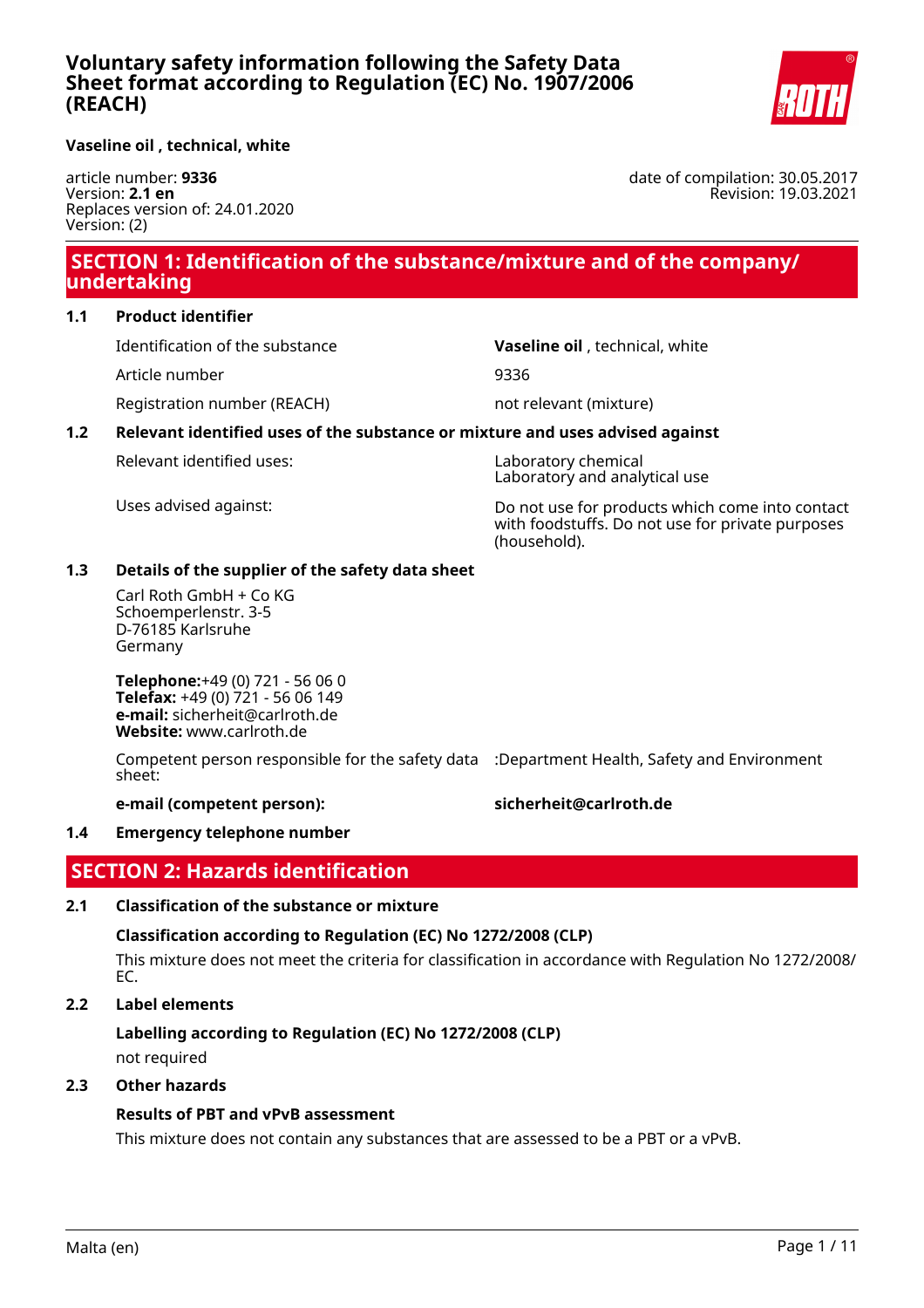

**Vaseline oil , technical, white**

article number: **9336**

# **SECTION 3: Composition/information on ingredients**

### **3.1 Substances**

not relevant (mixture)

#### **3.2 Mixtures**

#### **Description of the mixture**

This product does not meet the criteria for classification in any hazard class according to GHS

# **SECTION 4: First aid measures**

#### **4.1 Description of first aid measures**



**General notes** Take off contaminated clothing.

#### **Following inhalation**

Provide fresh air. In all cases of doubt, or when symptoms persist, seek medical advice.

#### **Following skin contact**

Rinse skin with water/shower. In all cases of doubt, or when symptoms persist, seek medical advice.

#### **Following eye contact**

Rinse cautiously with water for several minutes. In all cases of doubt, or when symptoms persist, seek medical advice.

### **Following ingestion**

Rinse mouth. Call a doctor if you feel unwell.

#### **4.2 Most important symptoms and effects, both acute and delayed**

Symptoms and effects are not known to date.

# **4.3 Indication of any immediate medical attention and special treatment needed** none

# **SECTION 5: Firefighting measures**

#### **5.1 Extinguishing media**



#### **Suitable extinguishing media**

co-ordinate firefighting measures to the fire surroundings water spray, dry extinguishing powder, BC-powder, carbon dioxide  $(CO<sub>2</sub>)$ 

#### **Unsuitable extinguishing media**

water jet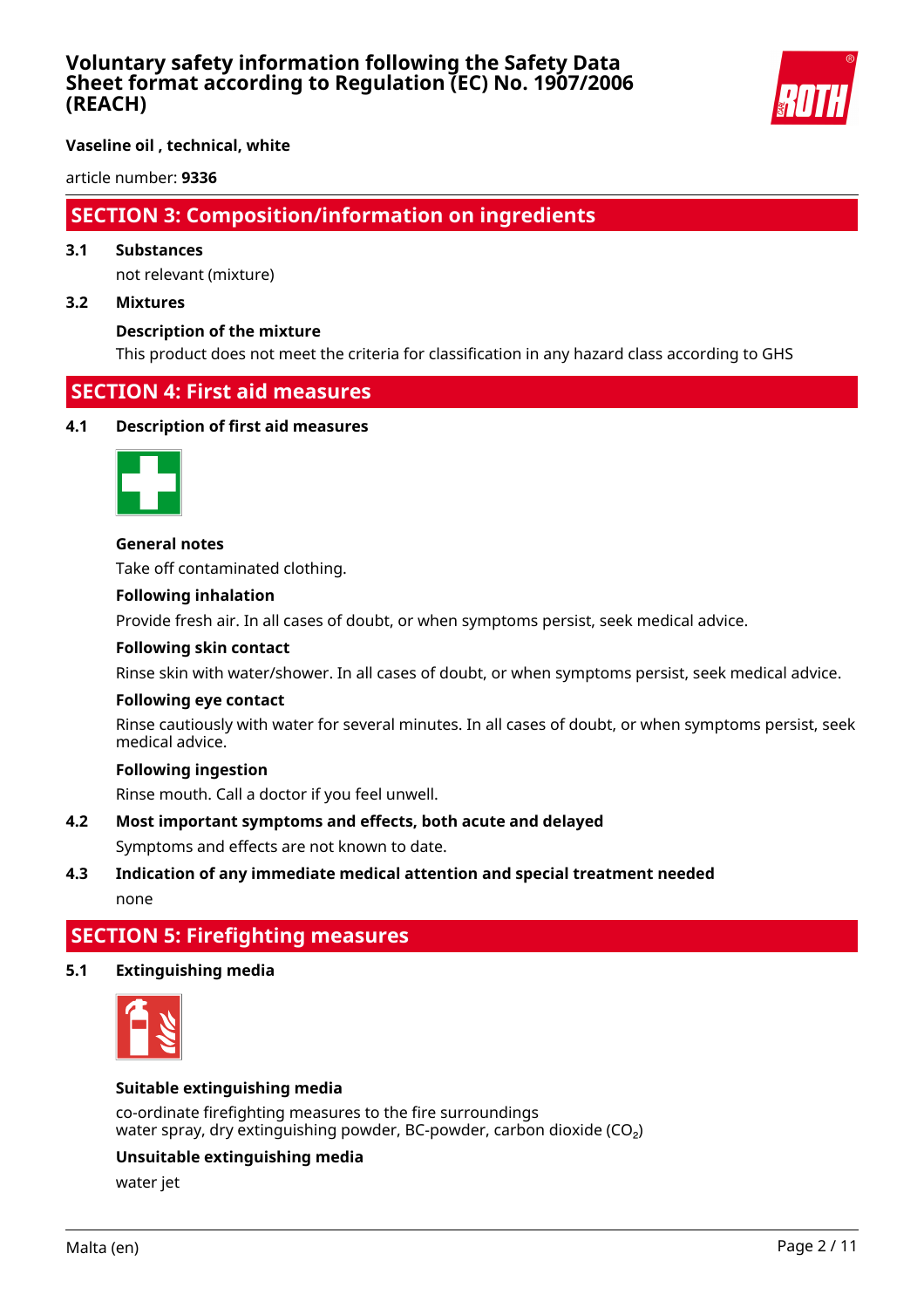

### **Vaseline oil , technical, white**

article number: **9336**

## **5.2 Special hazards arising from the substance or mixture**

Combustible.

### **Hazardous combustion products**

Carbon monoxide (CO), Carbon dioxide (CO₂), May produce toxic fumes of carbon monoxide if burning.

### **5.3 Advice for firefighters**

In case of fire and/or explosion do not breathe fumes. Fight fire with normal precautions from a reasonable distance. Wear self-contained breathing apparatus.

# **SECTION 6: Accidental release measures**

#### **6.1 Personal precautions, protective equipment and emergency procedures**



### **For non-emergency personnel**

No special measures are necessary.

### **6.2 Environmental precautions**

Keep away from drains, surface and ground water.

### **6.3 Methods and material for containment and cleaning up**

### **Advice on how to contain a spill**

Covering of drains.

### **Other information relating to spills and releases**

Place in appropriate containers for disposal. Ventilate affected area.

#### **6.4 Reference to other sections**

Hazardous combustion products: see section 5. Personal protective equipment: see section 8. Incompatible materials: see section 10. Disposal considerations: see section 13.

# **SECTION 7: Handling and storage**

### **7.1 Precautions for safe handling**

Provision of sufficient ventilation.

#### **Advice on general occupational hygiene**

Keep away from food, drink and animal feedingstuffs.

# **7.2 Conditions for safe storage, including any incompatibilities**

Keep container tightly closed.

#### **Incompatible substances or mixtures**

Observe hints for combined storage.

#### **Consideration of other advice**

### **Specific designs for storage rooms or vessels**

Recommended storage temperature: 15 – 25 °C

### **7.3 Specific end use(s)**

No information available.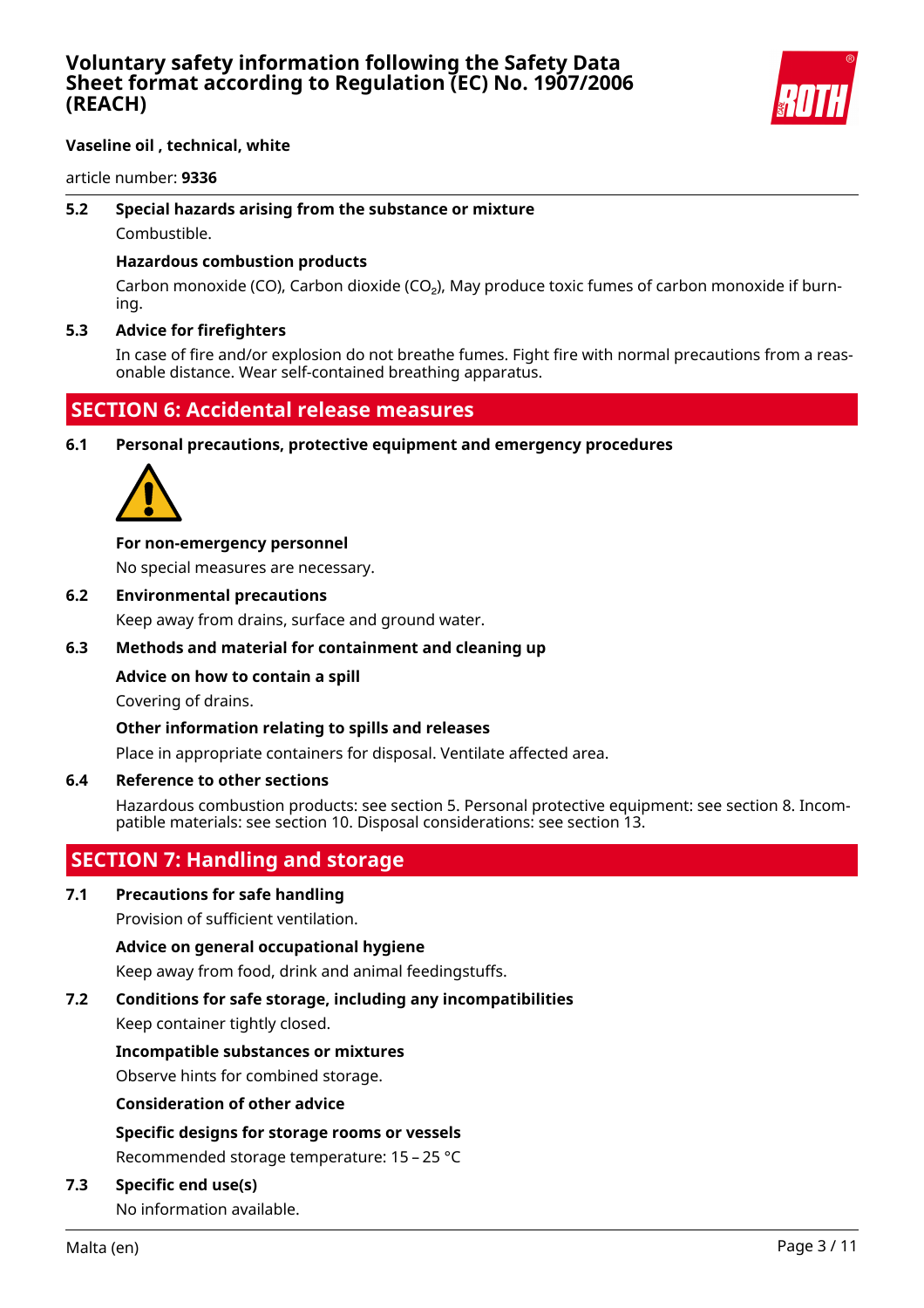

**Vaseline oil , technical, white**

article number: **9336**

# **SECTION 8: Exposure controls/personal protection**

**8.1 Control parameters**

### **National limit values**

# **Occupational exposure limit values (Workplace Exposure Limits)**

Data are not available.

### **8.2 Exposure controls**

### **Individual protection measures (personal protective equipment)**

**Eye/face protection**



Use safety goggle with side protection.

### **Skin protection**



#### **• hand protection**

Wear suitable gloves. Chemical protection gloves are suitable, which are tested according to EN 374.

#### **• type of material**

NBR (Nitrile rubber)

#### **• material thickness**

>0,11 mm

#### **• breakthrough times of the glove material**

>480 minutes (permeation: level 6)

#### **• other protection measures**

Take recovery periods for skin regeneration. Preventive skin protection (barrier creams/ointments) is recommended.

#### **Respiratory protection**



Respiratory protection necessary at: Aerosol or mist formation. Type: A (against organic gases and vapours with a boiling point of > 65 °C , colour code: Brown).

#### **Environmental exposure controls**

Keep away from drains, surface and ground water.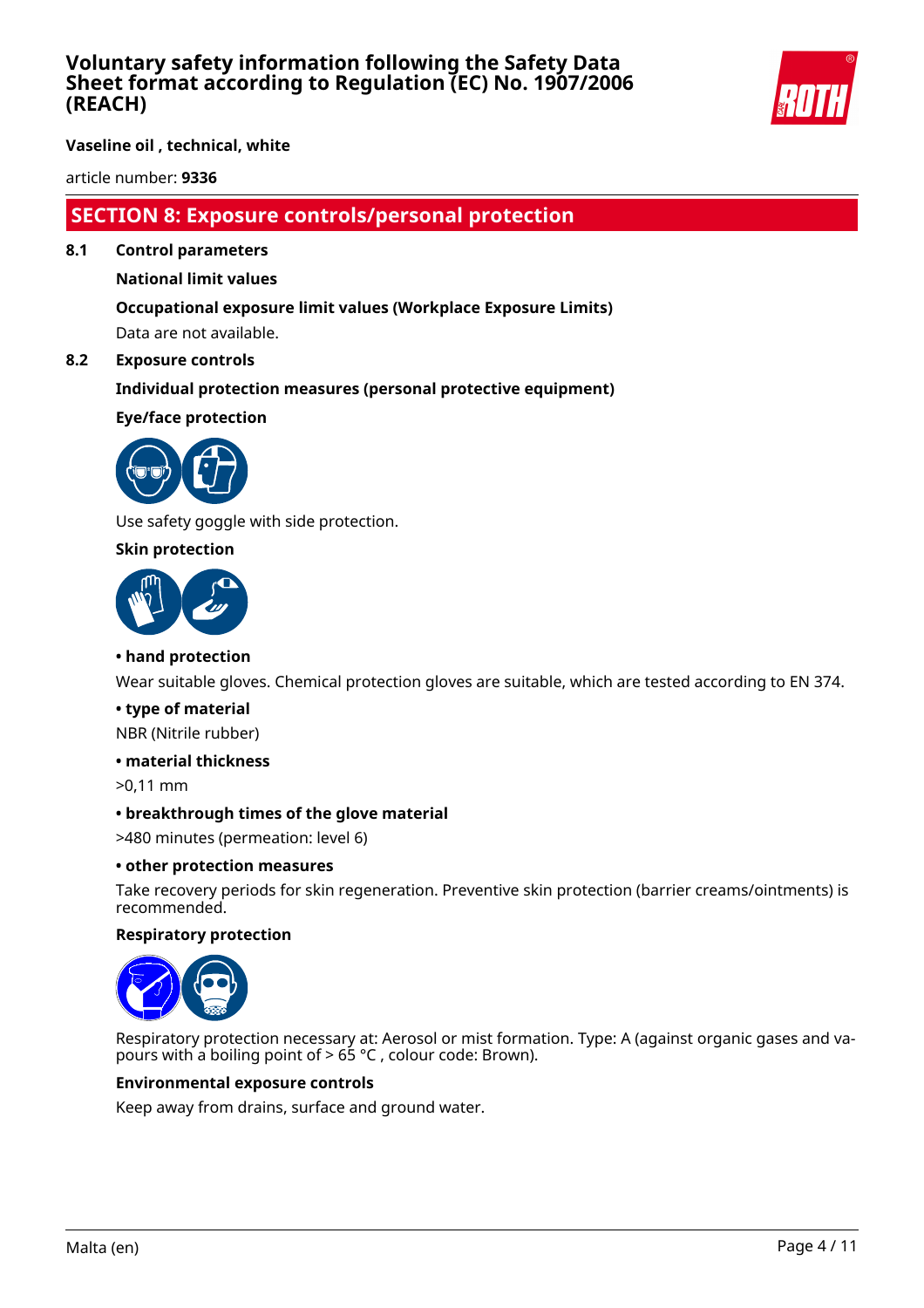

**Vaseline oil , technical, white**

article number: **9336**

|     | <b>SECTION 9: Physical and chemical properties</b>          |                                                                          |
|-----|-------------------------------------------------------------|--------------------------------------------------------------------------|
| 9.1 | Information on basic physical and chemical properties       |                                                                          |
|     | Physical state                                              | liquid                                                                   |
|     | Colour                                                      | colourless                                                               |
|     | Odour                                                       | characteristic                                                           |
|     | Melting point/freezing point                                | not determined                                                           |
|     | Boiling point or initial boiling point and boiling<br>range | >200 °C                                                                  |
|     | Flammability                                                | this material is combustible, but will not ignite<br>readily             |
|     | Lower and upper explosion limit                             | 0,6 vol% - 6,5 vol%                                                      |
|     | Flash point                                                 | >180 °C                                                                  |
|     | Auto-ignition temperature                                   | >325 °C                                                                  |
|     | Decomposition temperature                                   | not relevant                                                             |
|     | pH (value)                                                  | not determined                                                           |
|     | Kinematic viscosity                                         | 21 $\text{mm}^2$ / <sub>s</sub> at 40 °C                                 |
|     | Solubility(ies)                                             |                                                                          |
|     | Water solubility                                            | (practically insoluble)                                                  |
|     | Partition coefficient                                       |                                                                          |
|     | Partition coefficient n-octanol/water (log value):          | this information is not available                                        |
|     | Vapour pressure                                             | <0,1 hPa at 20 °C                                                        |
|     | Density                                                     | 0,86 $9/_{\text{cm}^3}$ at 20 °C                                         |
|     | Particle characteristics                                    | No data available.                                                       |
|     | Other safety parameters                                     |                                                                          |
|     | Oxidising properties                                        | none                                                                     |
| 9.2 | <b>Other information</b>                                    |                                                                          |
|     | Information with regard to physical hazard<br>classes:      | hazard classes acc. to GHS<br>(physical hazards): not relevant           |
|     | Other safety characteristics:                               |                                                                          |
|     | Temperature class (EU, acc. to ATEX)                        | T2<br>Maximum permissible surface temperature on<br>the equipment: 300°C |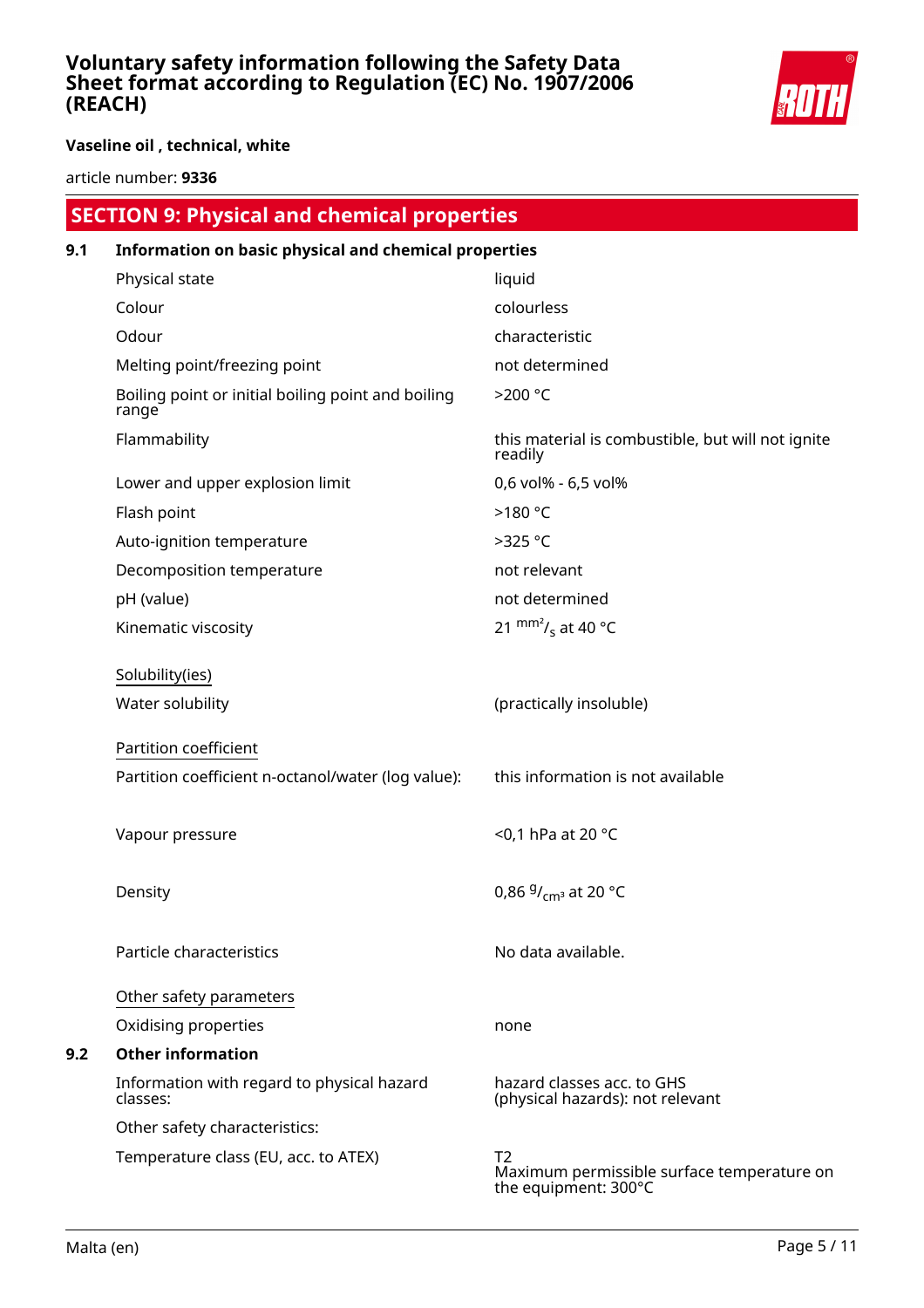

**Vaseline oil , technical, white**

article number: **9336**

# **SECTION 10: Stability and reactivity**

#### **10.1 Reactivity**

This material is not reactive under normal ambient conditions.

#### **If heated**

Vapours may form explosive mixtures with air.

### **10.2 Chemical stability**

The material is stable under normal ambient and anticipated storage and handling conditions of temperature and pressure.

### **10.3 Possibility of hazardous reactions**

**Violent reaction with:** strong oxidiser

### **10.4 Conditions to avoid**

There are no specific conditions known which have to be avoided.

### **10.5 Incompatible materials**

There is no additional information.

### **10.6 Hazardous decomposition products**

Hazardous combustion products: see section 5.

# **SECTION 11: Toxicological information**

### **11.1 Information on hazard classes as defined in Regulation (EC) No 1272/2008**

Test data are not available for the complete mixture.

#### **Classification procedure**

The method for classification of the mixture is based on ingredients of the mixture (additivity formula).

### **Classification according to GHS (1272/2008/EC, CLP)**

This mixture does not meet the criteria for classification in accordance with Regulation No 1272/2008/ EC.

### **Acute toxicity**

Shall not be classified as acutely toxic.

#### **Skin corrosion/irritation**

Shall not be classified as corrosive/irritant to skin.

#### **Serious eye damage/eye irritation**

Shall not be classified as seriously damaging to the eye or eye irritant.

### **Respiratory or skin sensitisation**

Shall not be classified as a respiratory or skin sensitiser.

#### **Germ cell mutagenicity**

Shall not be classified as germ cell mutagenic.

#### **Carcinogenicity**

Shall not be classified as carcinogenic.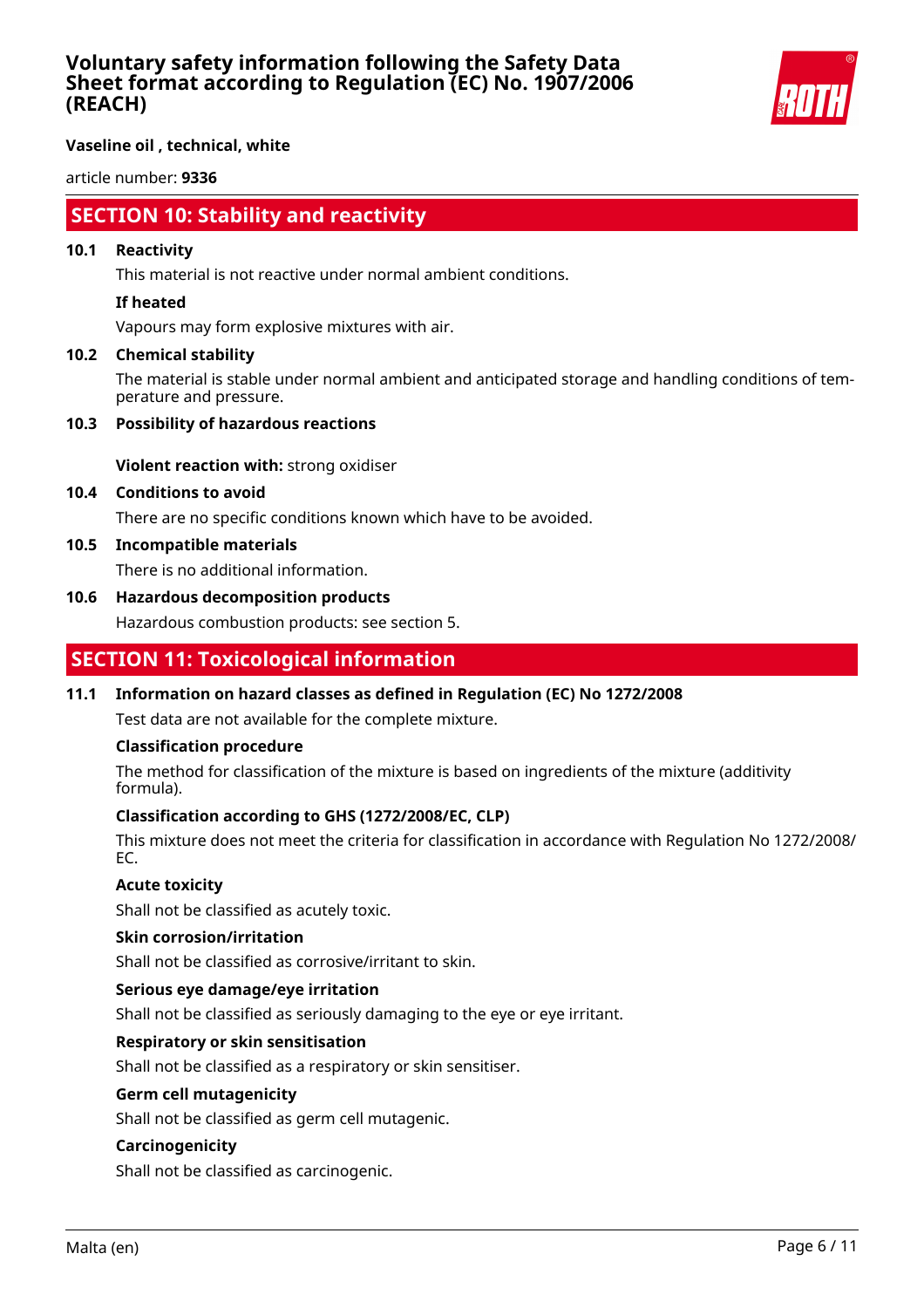

### **Vaseline oil , technical, white**

article number: **9336**

#### **Reproductive toxicity**

Shall not be classified as a reproductive toxicant.

### **Specific target organ toxicity - single exposure**

Shall not be classified as a specific target organ toxicant (single exposure).

### **Specific target organ toxicity - repeated exposure**

Shall not be classified as a specific target organ toxicant (repeated exposure).

#### **Aspiration hazard**

Shall not be classified as presenting an aspiration hazard.

## **Symptoms related to the physical, chemical and toxicological characteristics**

### **• If swallowed**

Data are not available.

### **• If in eyes**

Data are not available.

### **• If inhaled**

Data are not available.

### **• If on skin**

Data are not available.

### **• Other information**

Health effects are not known. This information is based upon the present state of our knowledge.

#### **11.2 Endocrine disrupting properties**

None of the ingredients are listed.

### **11.3 Information on other hazards**

There is no additional information.

# **SECTION 12: Ecological information**

#### **12.1 Toxicity**

Shall not be classified as hazardous to the aquatic environment.

#### **Biodegradation**

Data are not available.

- **12.2 Process of degradability** Data are not available.
- **12.3 Bioaccumulative potential** Data are not available.

# **12.4 Mobility in soil**

Data are not available.

**12.5 Results of PBT and vPvB assessment** Data are not available.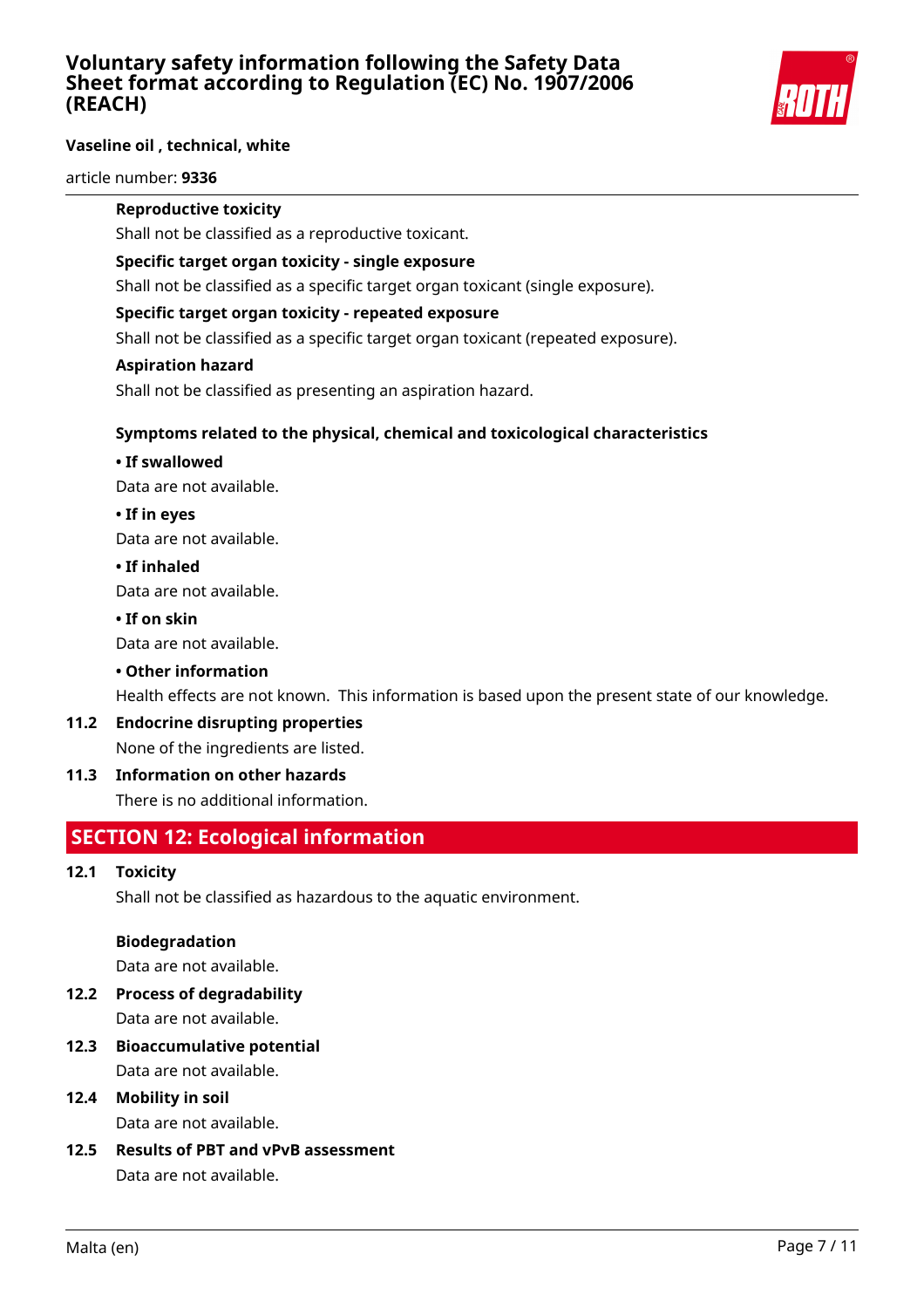

#### **Vaseline oil , technical, white**

article number: **9336**

# **12.6 Endocrine disrupting properties**

None of the ingredients are listed.

**12.7 Other adverse effects** Data are not available.

# **SECTION 13: Disposal considerations**

### **13.1 Waste treatment methods**



Consult the appropriate local waste disposal expert about waste disposal.

#### **Sewage disposal-relevant information**

Do not empty into drains.

#### **13.2 Relevant provisions relating to waste**

The allocation of waste identity numbers/waste descriptions must be carried out according to the EEC, specific to the industry and process. Waste catalogue ordinance (Germany).

#### **13.3 Remarks**

Waste shall be separated into the categories that can be handled separately by the local or national waste management facilities. Please consider the relevant national or regional provisions.

# **SECTION 14: Transport information**

- **14.2 UN proper shipping name** not assigned
- **14.3 Transport hazard class(es)** none
- **14.4 Packing group not assigned**
- 

**14.1 UN number or ID number not subject to transport regulations** 

- 
- 
- 

**14.5 Environmental hazards** non-environmentally hazardous acc. to the dangerous goods regulations

**14.6 Special precautions for user**

There is no additional information.

#### **14.7 Maritime transport in bulk according to IMO instruments**

The cargo is not intended to be carried in bulk.

#### **Information for each of the UN Model Regulations**

# **Transport of dangerous goods by road, rail and inland waterway (ADR/RID/ADN) - Additional information**

not assigned

# **International Maritime Dangerous Goods Code (IMDG) - Additional information**

Not subject to IMDG.

# **International Civil Aviation Organization (ICAO-IATA/DGR) - Additional information** Not subject to ICAO-IATA.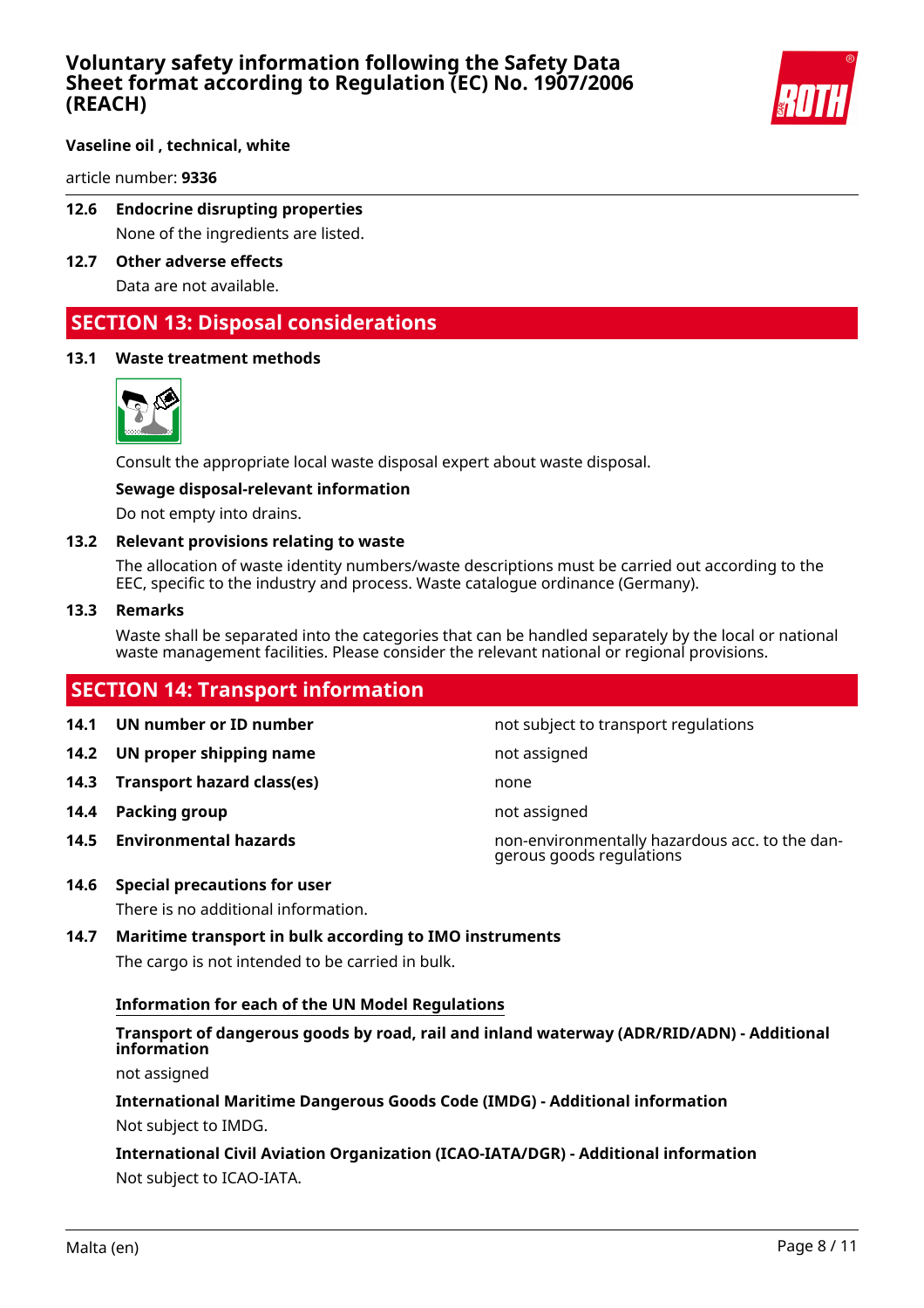

**Vaseline oil , technical, white**

article number: **9336**

# **SECTION 15: Regulatory information**

### **15.1 Safety, health and environmental regulations/legislation specific for the substance or mixture**

#### **Relevant provisions of the European Union (EU)**

#### **Restrictions according to REACH, Annex XVII**

none of the ingredients are listed

#### **List of substances subject to authorisation (REACH, Annex XIV)/SVHC - candidate list**

None of the ingredients are listed. (Or Concentration of the substance in a mixture: <0.1 % Mass concentration)

#### **Seveso Directive**

| 2012/18/EU (Seveso III) |                                       |                                                                                            |              |
|-------------------------|---------------------------------------|--------------------------------------------------------------------------------------------|--------------|
| <b>No</b>               | Dangerous substance/hazard categories | Qualifying quantity (tonnes) for the application of lower and upper-tier re-<br>quirements | <b>Notes</b> |
|                         | not assigned                          |                                                                                            |              |

#### **Deco-Paint Directive (2004/42/EC)**

| <b>VOC content</b> | 100 %<br>860<br>, ت |
|--------------------|---------------------|
|                    |                     |

#### **Directive on industrial emissions (VOCs, 2010/75/EU)**

| VOC content | 3 %    |
|-------------|--------|
| VOC content | 25,89/ |

### **Directive 2011/65/EU on the restriction of the use of certain hazardous substances in electrical and electronic equipment (RoHS) - Annex II**

none of the ingredients are listed

#### **Regulation 166/2006/EC concerning the establishment of a European Pollutant Release and Transfer Register (PRTR)**

none of the ingredients are listed

#### **Water Framework Directive (WFD)**

none of the ingredients are listed

#### **Regulation 98/2013/EU on the marketing and use of explosives precursors**

none of the ingredients are listed

#### **Regulation 111/2005/EC laying down rules for the monitoring of trade between the Community and third countries in drug precursors**

none of the ingredients are listed

#### **Regulation 1005/2009/EC on substances that deplete the ozone layer (ODS)**

none of the ingredients are listed

#### **Regulation 649/2012/EU concerning the export and import of hazardous chemicals (PIC)**

none of the ingredients are listed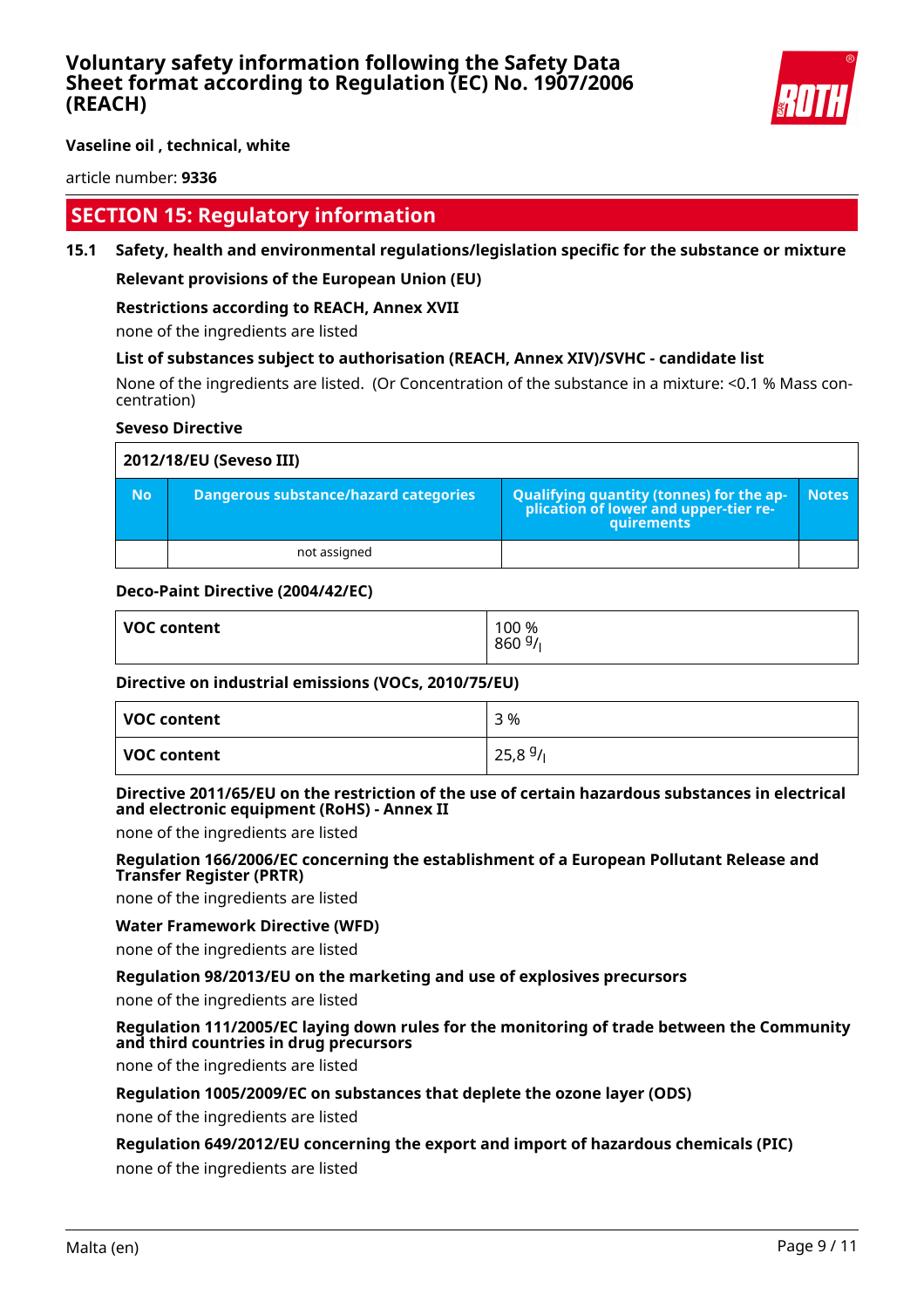

#### **Vaseline oil , technical, white**

article number: **9336**

#### **National inventories**

| <b>Country</b> | <b>Inventory</b> | <b>Status</b>                  |
|----------------|------------------|--------------------------------|
| AU             | <b>AICS</b>      | all ingredients are listed     |
| CA             | <b>DSL</b>       | all ingredients are listed     |
| <b>CN</b>      | <b>IECSC</b>     | all ingredients are listed     |
| EU             | ECSI             | all ingredients are listed     |
| EU             | REACH Reg.       | all ingredients are listed     |
| JP             | CSCL-ENCS        | not all ingredients are listed |
| KR             | KECI             | all ingredients are listed     |
| МX             | <b>INSQ</b>      | all ingredients are listed     |
| NZ             | NZIOC            | all ingredients are listed     |
| <b>PH</b>      | <b>PICCS</b>     | all ingredients are listed     |
| <b>TR</b>      | <b>CICR</b>      | all ingredients are listed     |
| <b>TW</b>      | <b>TCSI</b>      | all ingredients are listed     |
| US             | <b>TSCA</b>      | all ingredients are listed     |

#### **Legend**

| AICS         | Australian Inventory of Chemical Substances                             |
|--------------|-------------------------------------------------------------------------|
| <b>CICR</b>  | Chemical Inventory and Control Regulation                               |
|              | CSCL-ENCS List of Existing and New Chemical Substances (CSCL-ENCS)      |
| <b>DSL</b>   | Domestic Substances List (DSL)                                          |
| <b>ECSI</b>  | EC Substance Inventory (EINECS, ELINCS, NLP)                            |
| <b>IECSC</b> | Inventory of Existing Chemical Substances Produced or Imported in China |
| INSO         | National Inventory of Chemical Substances                               |
| KECI         | Korea Existing Chemicals Inventory                                      |
| NZIoC        | New Zealand Inventory of Chemicals                                      |
| <b>PICCS</b> | Philippine Inventory of Chemicals and Chemical Substances (PICCS)       |
|              | REACH Reg. REACH registered substances                                  |
| TCSI         | Taiwan Chemical Substance Inventory                                     |
| <b>TSCA</b>  | Toxic Substance Control Act                                             |
|              |                                                                         |

#### **15.2 Chemical Safety Assessment**

Chemical safety assessments for substances in this mixture were not carried out.

# **SECTION 16: Other information**

#### **Indication of changes (revised safety data sheet)**

Alignment to regulation: Regulation (EC) No. 1907/2006 (REACH), amended by 2020/878/EU

Restructuring: section 9, section 14

#### **Abbreviations and acronyms**

| Abbr.           | <b>Descriptions of used abbreviations</b>                                                                                                                                                                                       |
|-----------------|---------------------------------------------------------------------------------------------------------------------------------------------------------------------------------------------------------------------------------|
| ADN             | Accord européen relatif au transport international des marchandises dangereuses par voies de naviga-<br>tion intérieures (European Agreement concerning the International Carriage of Dangerous Goods by In-<br>land Waterways) |
| <b>ADR</b>      | Accord européen relatif au transport international des marchandises dangereuses par route (European<br>Agreement concerning the International Carriage of Dangerous Goods by Road)                                              |
| CI <sub>P</sub> | Regulation (EC) No 1272/2008 on classification, labelling and packaging of substances and mixtures                                                                                                                              |